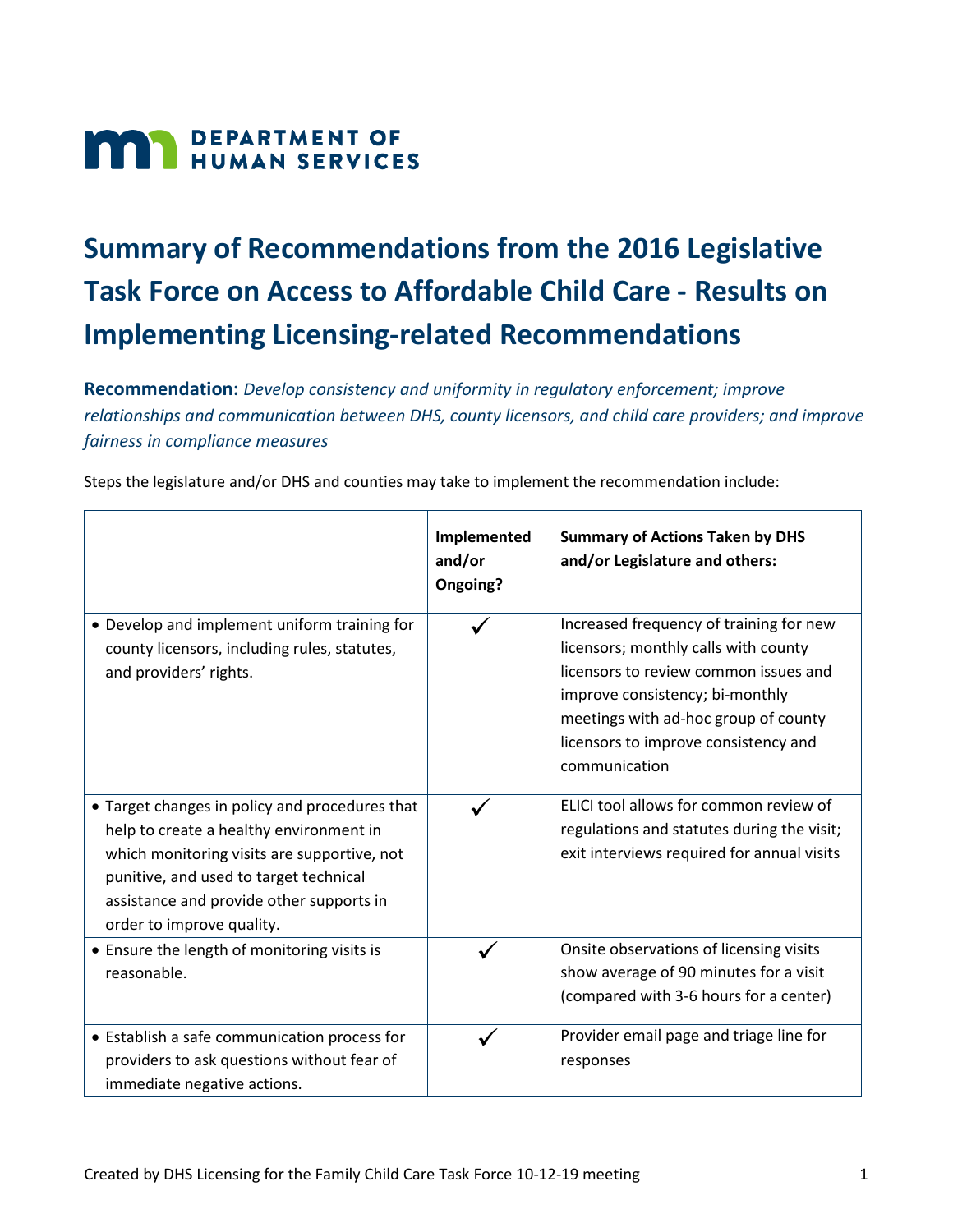| • Initiate regular, uniform communications<br>from DHS or licensing staff to providers to<br>address frequent questions in the field, any<br>new interpretations providers should be<br>aware of to be in compliance, and include a<br>feedback loop for providers to send in a<br>question for clarification without fear of<br>future correction order based on the<br>question. |                       | Changes in statutes to require updates to<br>providers; Developed listserv to enable<br>email communications directly from DHS;<br>written implementation plan to explain<br>legislative changes, mailed/emailed to<br>providers by DHS/counties/provider<br>groups; outreach meetings and<br>presentations by DHS across the state;<br>webinars for review and input on<br>proposed changes |
|------------------------------------------------------------------------------------------------------------------------------------------------------------------------------------------------------------------------------------------------------------------------------------------------------------------------------------------------------------------------------------|-----------------------|----------------------------------------------------------------------------------------------------------------------------------------------------------------------------------------------------------------------------------------------------------------------------------------------------------------------------------------------------------------------------------------------|
| • Ensure ample notice time to providers about<br>statutory or rules changes before violations<br>are issued on those changes.                                                                                                                                                                                                                                                      |                       | After implantation plan is issued,<br>instituted policy of 1-year technical<br>assistance for new legislative changes                                                                                                                                                                                                                                                                        |
| • Consider developing tiered, consistent<br>discipline levels that reflect the severity of<br>an issue. For example, issue a "fix ticket"<br>instead of a correction order to provide<br>guidance on minor issues that require the<br>provider to document a fix in a short<br>window of time.                                                                                     | $\blacktriangleright$ | Legislature passed "fix-it ticket" option in<br>2017 and is operational.<br>DHS and Legislature have explored some<br>variations of tiered licensing and is one of<br>the duties assigned to this 2019-2020<br>Task Force.                                                                                                                                                                   |
| · Implement an immediate feedback system<br>of potential compliance order before the<br>licensors leave the home or facility, and<br>allow providers the opportunity to fix issues<br>on the spot.                                                                                                                                                                                 |                       | Legislature passed "exit-interview"<br>requirement in 2017 and is operational.                                                                                                                                                                                                                                                                                                               |
| • Consider making it a requirement for<br>licensor to seek clarification from DHS when<br>there is a dispute, before issuing an order.                                                                                                                                                                                                                                             |                       | Legislature passed this new change in<br>2019 and is being implemented.                                                                                                                                                                                                                                                                                                                      |
| • Communicate a clear appeals process to<br>providers.                                                                                                                                                                                                                                                                                                                             |                       | Email to providers in 2018; information<br>on website and in presentations to<br>providers and State of Child Care reports;<br>correction orders, including appeal rights,<br>written in plain language                                                                                                                                                                                      |
| • Consider changing statute language to allow<br>removal of the public posting of correction<br>orders that have been overturned.<br>• Put in place protections for providers from                                                                                                                                                                                                 |                       | DHS built this functionality into ELICI and<br>information about violations is updated if<br>appeal is resolved in Provider's favor.<br>Impacts statutes other than Chapter 245A                                                                                                                                                                                                             |
| false accusations that can damage or close<br>their business.                                                                                                                                                                                                                                                                                                                      |                       | Licensing Act.                                                                                                                                                                                                                                                                                                                                                                               |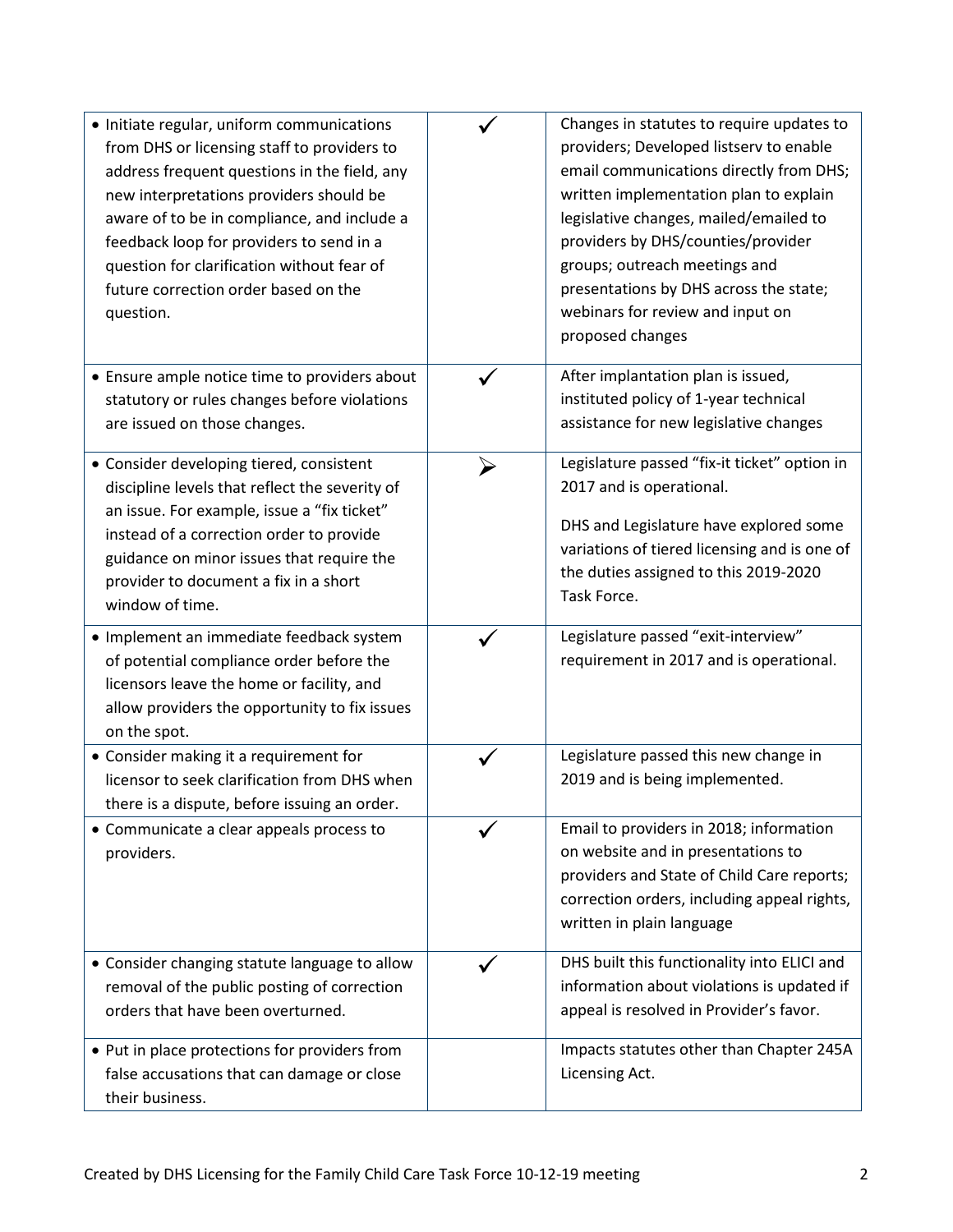# **Steps taken to address this recommendation:**

#### Consistency in regulatory enforcement:

- DHS developed electronic monitoring tool (ELICI) to enhance consistency among licensors, and gives DHS data for the first time on correction orders being issued by counties
- DHS is using this data to identify inconsistences and provide training and additional technical assistance to counties
- DHS provides training and technical assistance to county licensors regarding the interpretation of licensing requirements set forth by state law, and added a second training for licensors in 2017 (all licensors participate in DHS' training within their first 90 days of employment)
- DHS visits county offices and accompanies licensors on site visits

#### Communications:

- In the wake of new legislation each year since 2017, DHS developed, emailed, and posted implementation plans to provide instructions for county licensors and inform providers about what they need to do to comply with new requirements
- DHS hosts, presents at, and/or attends stakeholder meetings across the state
- DHS created an email listserv in 2017 to allow family child care stakeholders to receive timely, electronic information from DHS
- In 2018, law changed to require that correction orders and licensing actions be written in plain language, which includes plain language explanations of how to file for a reconsideration or appeal of a citation.
- DHS distributes newsletters to licensors and supervisors each month
- DHS established an online form in 2017 through which providers can ask questions about licensing requirements and DHS will respond to them and their licensor. The form requires the license number or name, because DHS needs to reach out to the licensor to understand the full picture and because answers are nearly always depend upon the specific facts of the situation. It also allows DHS to provide guidance to counties in cases in which they have a different interpretation of the requirement than DHS.

#### Fairness in compliance measures:

- Since 2017, DHS instructed licensors to provide technical assistance, instead of issuing correction orders, for first year of new heightened requirements to give providers additional time to comply
- In 2018, law changed to require licensors to offer an exit interview to providers at the conclusion of each annual licensing inspection to facilitate open communication and transparency about licensing requirements and to assist the provider with achieving ongoing compliance
- In 2018, law changed to require licensors to issue a fix-it ticket for certain violations identified by the commissioner that do not imminently endanger the health, safety, or rights of children. The fix-it ticket provides an opportunity for the provider to correct eligible violations and avoid receiving a correction order for these violations if they are corrected within the allotted timeframe.
- Law changed in 2018, so that providers are no longer required to post correction orders on site.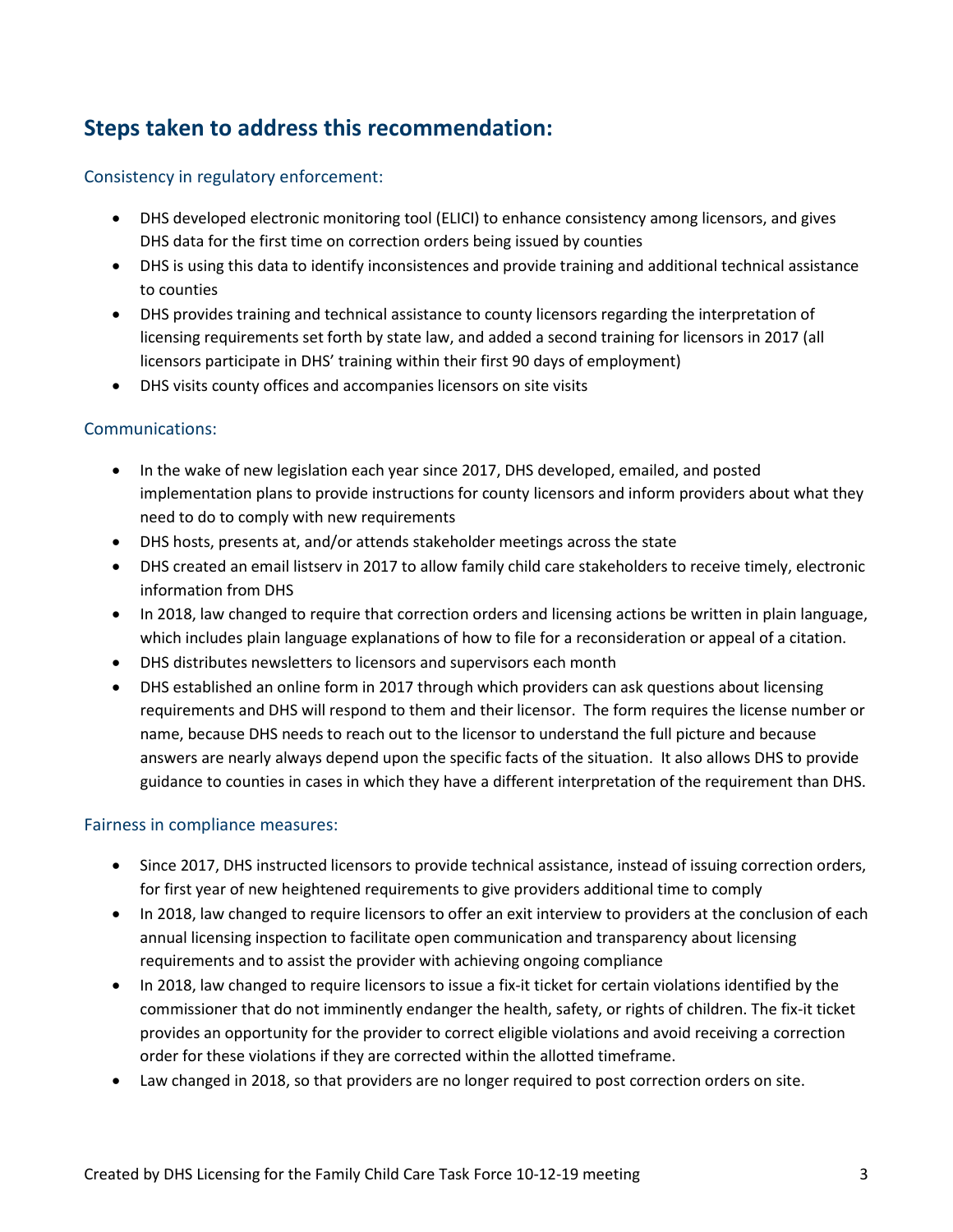- DHS shortened the length of time that correction orders and licensing actions are posted on the state website and added information to indicate that corrections had been made.
- DHS redesigned the website, rearranging information to make it easier to navigate and find news and updates, statutes and rules, forms, legislative changes, training requirements, grands, scholarships, resources, and contact information.
- In 2019, law was changed to provide a process for providers to dispute a licensor's interpretation of a licensing standard during an exit interview which requires DHS to provide direction to the licensor before a correction order can be issued.
- In 2019, law was changed to prohibit licensors from issuing citations for violations or potential violations they did not discuss with the provider during the exit interview.

#### **Recommendation**: *Streamline and reduce redundancies in paperwork.*

#### Steps taken to address the recommendation:

- DHS updated and shortened several licensing forms
- DHS revised existing forms as fully accessible, fillable-PDFs, which are easier to use, and enable providers to email them to parents.
- In 2019, DHS is reviewing documentation requirements to identify ways to make them more streamlined as well as ways to allow for electronic submission of information to DHS.

### **Recommendation**: *Coordinate nighttime and statewide meetings with providers, not just day-time metro meetings, before initiating any changes.*

#### Steps taken to address the recommendation:

- DHS traveled across the state over 35 meetings with family child care providers in the last two years
- DHS holds meetings in the evening (6 p.m. or later)
- DHS hosts meetings with WebEx and remote call-in options to give providers from all over the state the opportunity to participate without having to travel

## **Recommendation**: *Communicate to the state and providers about potential burdens for each proposed regulatory change.*

#### Steps taken to address the recommendation:

• DHS held evening meetings with providers before and during the legislative session to receive feedback on bill language